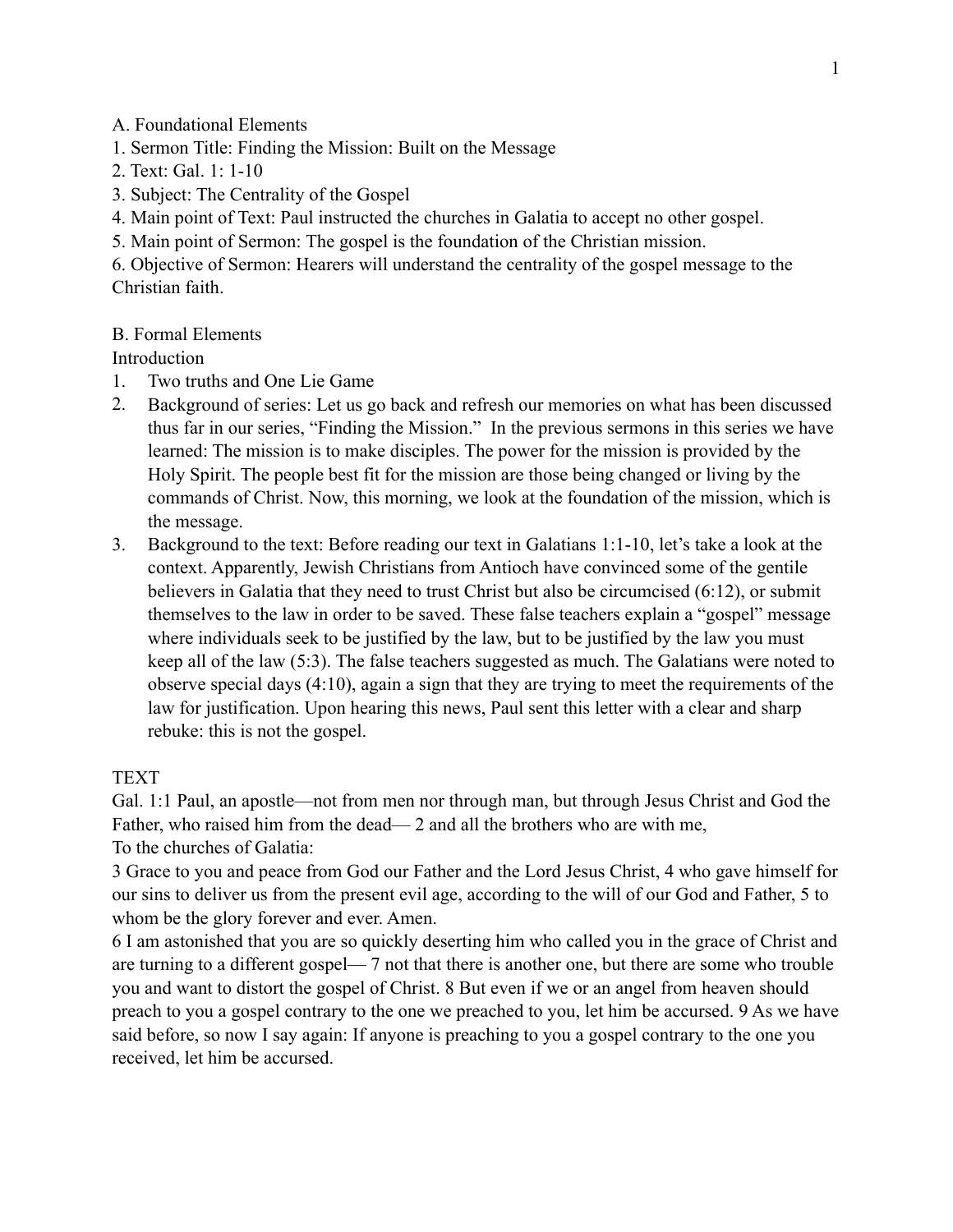10 For am I now seeking the approval of man, or of God? Or am I trying to please man? If I were still trying to please man, I would not be a servant of Christ.

From this text I want to share with you one truth, one reason for that truth, and three application points. Overall this morning, the main point is this: the gospel is the foundation of the Christian mission and the Christian faith.

# I. TRUTH: THERE IS NO OTHER GOSPEL (v. 6-9)

Paul begins his letter like all of his other letters by giving an introduction of the sender and the recipient. Next, he does something interesting. Typically, Paul will use the section immediately following his introduction to express thanksgiving for the recipients, their faith, and what God is doing in and through them. Yet, this does not happen here. Here, Paul moves immediately into a rebuke. Saying, "I am astonished that you are so quickly deserting him who called you in the grace of Christ and are turning to a different gospel." Paul breaks his usual letter writing style, or perhaps is using a different letter writing style, for a significant reason.

You see, Paul was astonished, hurt, and broken-hearted by the news that the individuals he had seen delivered from the present evil age were now being taught to desert the very gospel which delivered them. The false teachers taught justification, or salvation, is found in trusting Jesus *plus* circumcision, or becoming Jewish, or following the law. The intruders proclaimed a gospel of Jesus plus other activities make you righteous before God.

The primary activity taught was that of circumcision. Circumcision, within the Roman empire at that time, was a primarily Jewish practice which was a physical sign that showed this person is Jewish. The specifics of circumcision I will leave to the parents to discuss. Nonetheless, the purpose of the practice, itself, is important to discuss. The practice is not a new practice. No, the practice had been important in the Jewish tradition for many years. We see circumcision in Genesis 17, where God himself commanded Abraham to implement circumcision as a marker of showing the person had become a part of God's people, or become Jewish. In our text in Galatians, as we discussed earlier, these false teachers were proclaiming circumcision as a means to be justified, or declared righteous before God.

The error of the false teachers is their message proclaims you need Jesus and these works of the law to save you. They were saying, "You must submit yourself to the laws we were given." They were wildly distorting the gospel. You see, God gave his chosen people circumcision to show they were his people, and God gave the Jews the law in order to understand how to relate to God. However, circumcision and the law were never meant to save, or able to save.

Paul will later use the evidence of Abraham to show the errors of the false teachers. Abraham believed God and it was credited to him as righteousness. Abraham was justified, or declared righteous before God, because of his faith not his obedience to the law. The law was not the means of justification. No, the law was supposed to be a guardian used to highlight the need of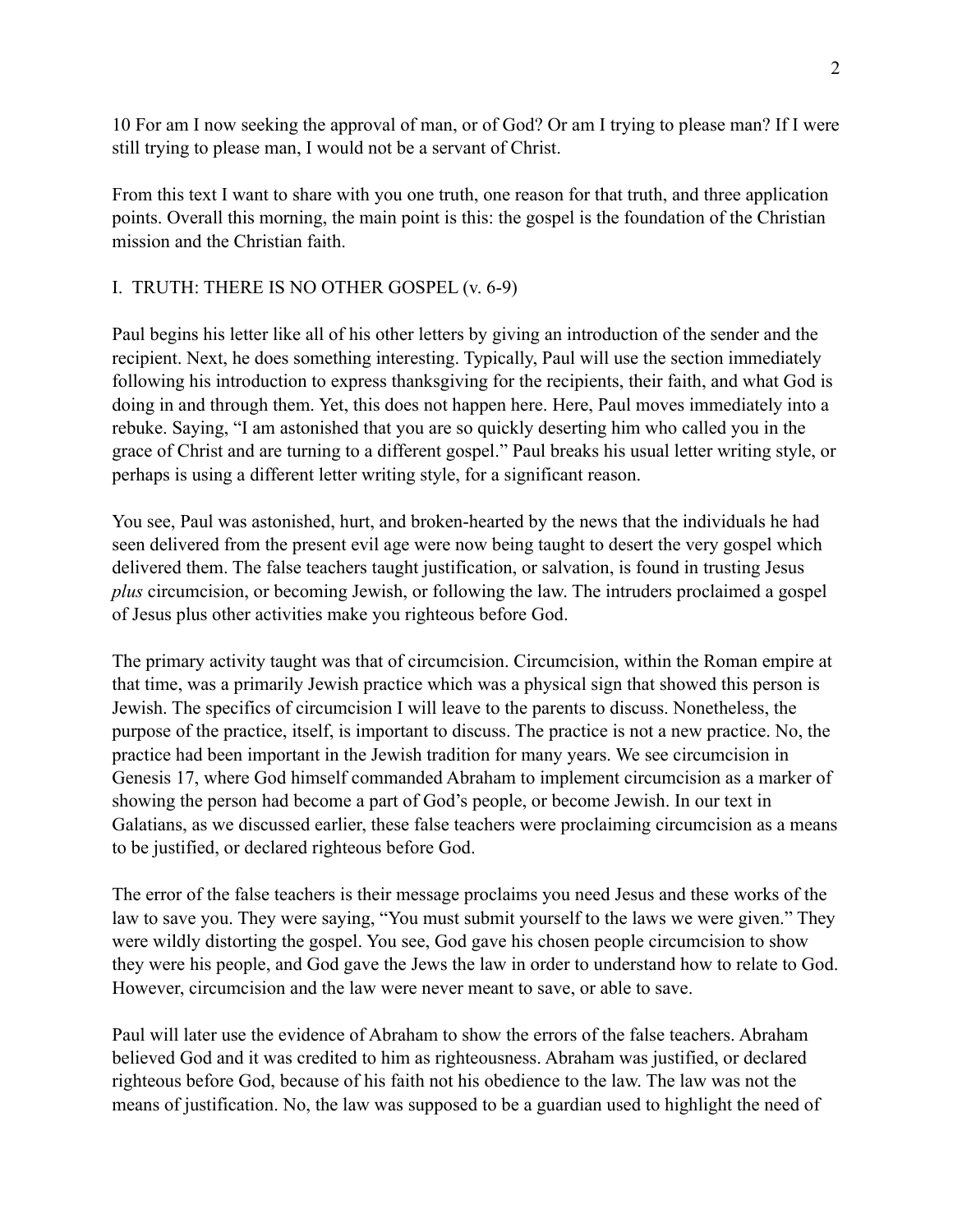justification by grace through faith. The law was given to show sin as sin, so that people might run to God for freedom from their own wickedness.

If trusting "Jesus plus…" is not the gospel, what is the gospel? Paul alludes to the gospel in verse four. He said, "The Lord Jesus Christ, who gave himself for our sins to deliver us from the present evil age, according to the will of our God and Father." The gospel is that the world and all the people therein are evil. We participate and are guilty of wickedness. Therefore, we deserve to be punished along with the present evil age. Yet, God in his great love sends his son, Jesus Christ, to be the deliverer for all who would trust him. Jesus lives a life completely fulfilling the law (that you could not), dies the death that you deserve, and raises to life again to provide you the free gift of being declared righteous, or without sin, before God. Have you turned from your sins, and trusted Jesus alone to save you? That is what is offered to you in the message of the gospel of Jesus Christ.

The picture of the gospel, or euangelion, presents a word picture of the good news for the victory of a new kingdom. This understanding is present for Paul in verse four, as he discussed the victory over the present evil age that is brought to those who are delivered by Jesus. The picture is that a kingdom is in this world in which an evil ruler, Satan, is reigning. The kingdom is forwarded by the evil ways and wicked practices which disobey God. The citizens of this kingdom are in rebellion to God for they do not love him. Each and every one of us, at one point, was in this kingdom, Satan's kingdom.

Yet, another kingdom proceeded this kingdom and will soon come again. This kingdom is God's kingdom. The kingdom of all that is good, and pure, and right. This kingdom is far greater and more powerful than the other kingdom. In fact, this kingdom has already won the victory and defeated the most powerful attacks of Satan and his kingdom. This victory was won when Jesus came to die for the forgiveness of sins and break the power of sin and death for all who believe. This act was the first action ushering in the new kingdom to come to rule the world. Indeed, soon, very soon, God's kingdom is coming, when Jesus returns again. Jesus will be riding on a white horse victorious, and all will bow to him and confess him as Lord. Some will bow and confess willingly, if they have already received Jesus as savior and king. Some will bow and confess unwillingly. The saved, will look upon the Lord; and while doing so, they will experience love, and justice, and victory. They will see every sacrifice, struggle, and sorrow as worth it. The unsaved, will look upon the Lord; and while doing so, they will experience hate, and punishment, and defeat. They will see every position, praise, and power removed.

Euangelion, or the gospel, is the message that proclaims the victory and deliverance one can find in Jesus. The message of good news enables you to be forgiven for your rebellion and freed to enter the kingdom of God, if you will turn from the other kingdom and trust Jesus as savior and king.

But Paul warned the Galatians, and I warn you, with the authority of God's Word. Do not turn to another message to be saved, not that there is another message to save. Salvation comes through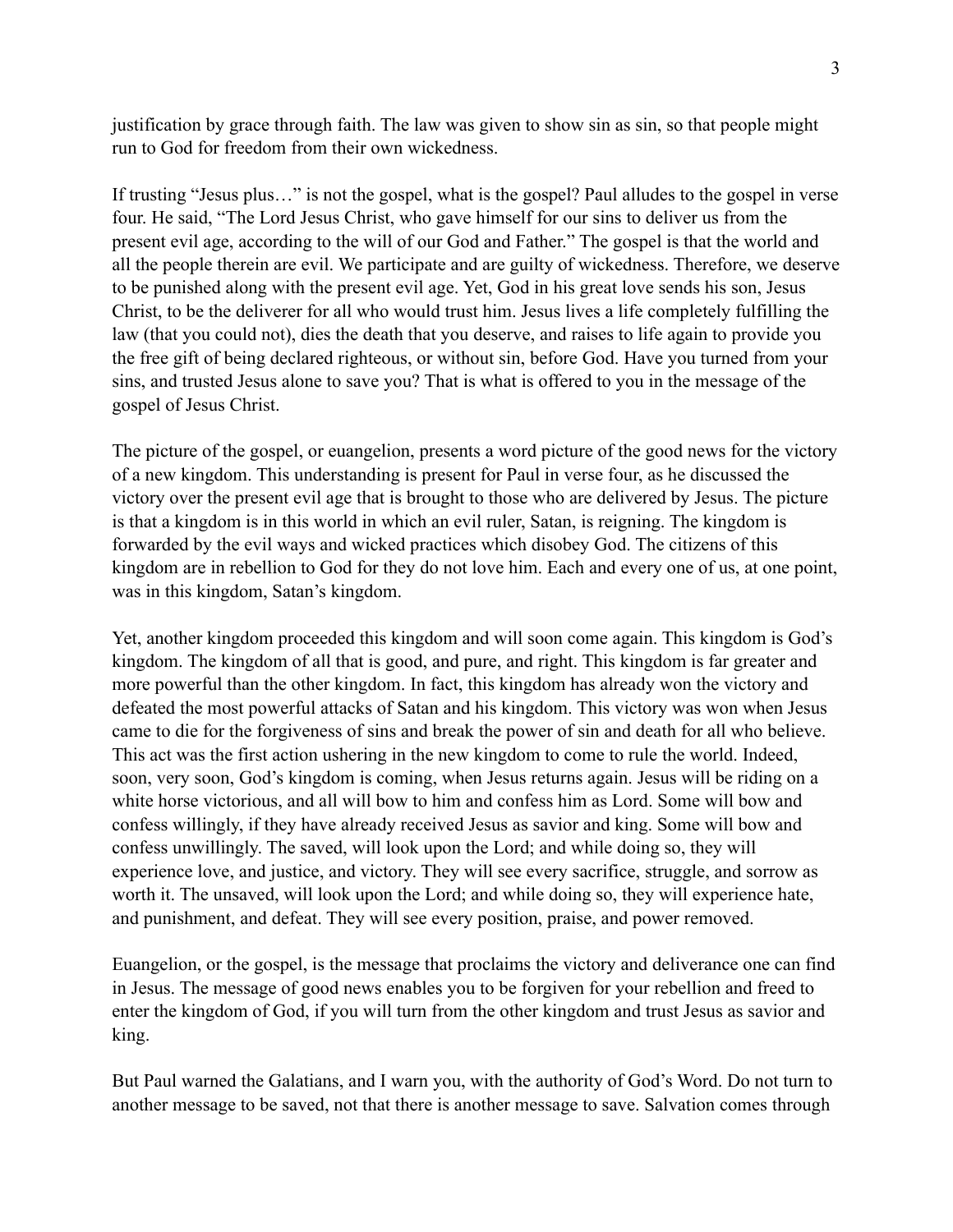Jesus and Jesus alone. Salvation does not come through Jesus plus works of the law, or Jesus plus sacraments, or Jesus plus anything. No other news is good news. With great earnestness Paul said, even if this other message comes to you from an angel (v. 8), there is no other good news that upon receiving brings salvation. The truth is there is no other gospel. The reason for this truth is what we turn to next.

### II. REASON: THERE IS NO OTHER GOD (v. 10)

EXP: In verse ten, Paul said, "For am I now seeking the approval of man, or of God? Or am I trying to please man? If I were still trying to please man, I would not be a servant of Christ." It seems Paul used these rhetorical questions for two purposes. The first purpose was to show that he is able to be trusted over the false teachers because he is speaking the truth of God. He goes on to explain his history in the following verses as a way of proving he is speaking the truth of God. The second purpose centers on the use of the conjunction, "for", or gar in the greek. The conjunction there is an Explanatory Conjunction—indicating additional information is being given about what was just described. In this case, the conjunction connects the truth with its reason. Truth: there is no other gospel; reason: because there is no other God. Since Paul is ultimately trying to please God rather than men, he is only able to share the true gospel. This is the truth and its reasoning, now let us move into how we respond to God's Word.

#### III. THREE APPLICATIONS

#### 1. Receive the Gospel

If you are lost, this gospel, this message of deliverance is for you. Without trusting Jesus, you are along with the present evil age destined for punishment. Perhaps, you have realized the wickedness of your own ways and noticed you need help. You have surely noticed you are not perfect, but instead broken and needing a savior. You might have even tried yourself to be better, but failed. I urge you to trust Christ to deliver you from God's wrath, and be declared righteous before Him. God is asking you today: "Will you join my kingdom?"

#### 2. Share the One and Only Gospel

If you are saved, then you have already trusted Christ and Christ alone to be justified. Yet, I ask you what is you answer for the evil, or chaos, of the present age. It is no surprise that the world and our nation is filled with brokenness, that comment is made constantly. But, what message do you share when you are confronted with the brokenness of this world? Do you suggest religion, government, education, or therapy as the answer? These things are not bad, but they are surely not the answer which will bring deliverance from the evil age. In Paul's time, the false teachers suggested following the law, religion was the primary answer for deliverance and those echoes are still heard today. During the time of the Old Testament prophets and in the Medieval Ages, government, or a king, was the primary answer for deliverance and those echoes are still heard today. During the Enlightenment, education, or reason was suggested as the primary answer for deliverance and those echoes are still heard today. Now, the primary answer for deliverance seems to be therapy, or psychological treatment. As I said before, none of these tools are bad